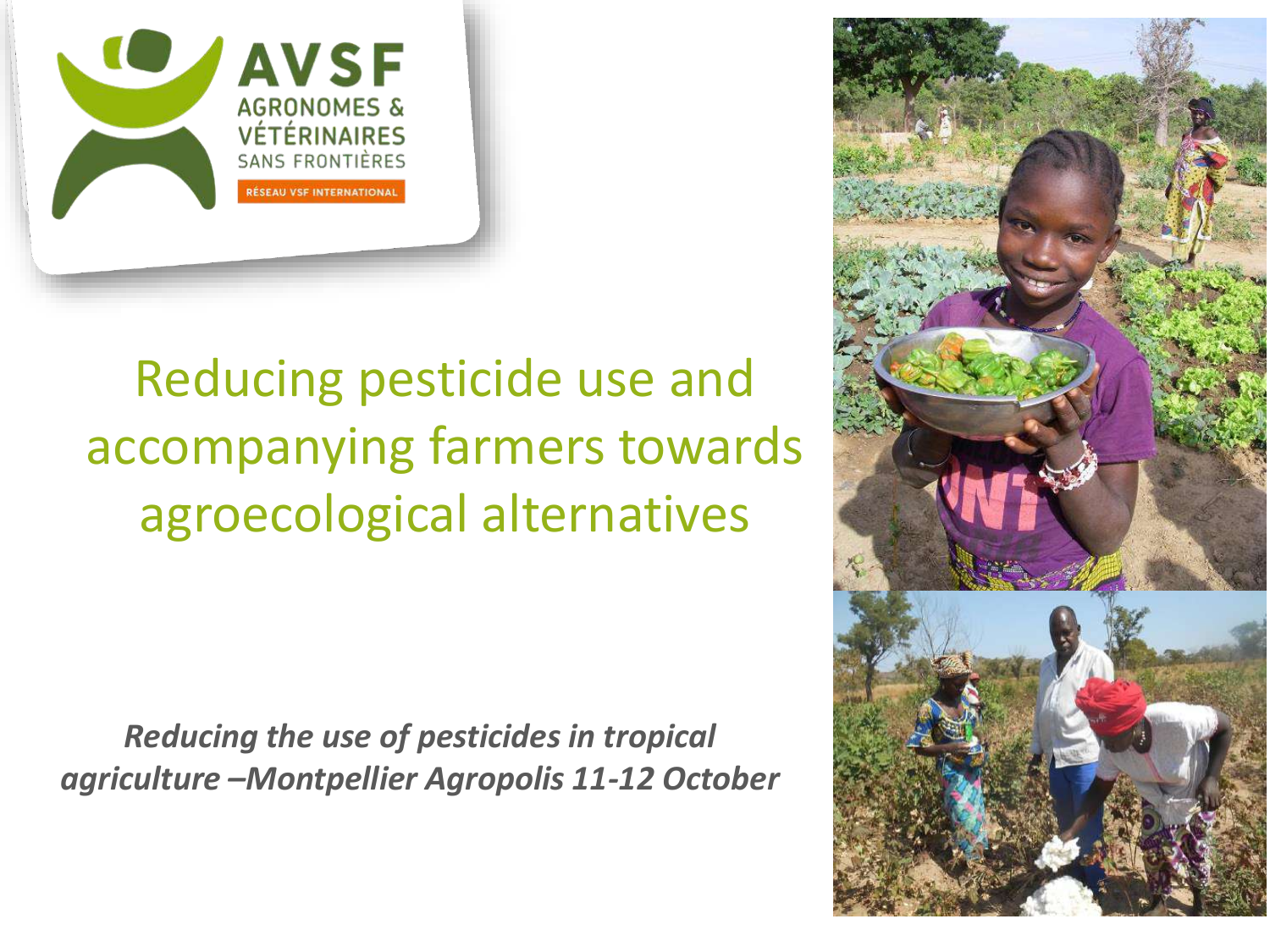

#### **AVSF: a technical and economical cooperation to support small scale farming in developing countries**

### **3 main areas of work**

- Building and implementing rural development projects: agriculture and livestock development and services for smallholder farmers.
- Advocacy in the North and the South in favor of rural farming.
- **Providing expertise to North and South actors.**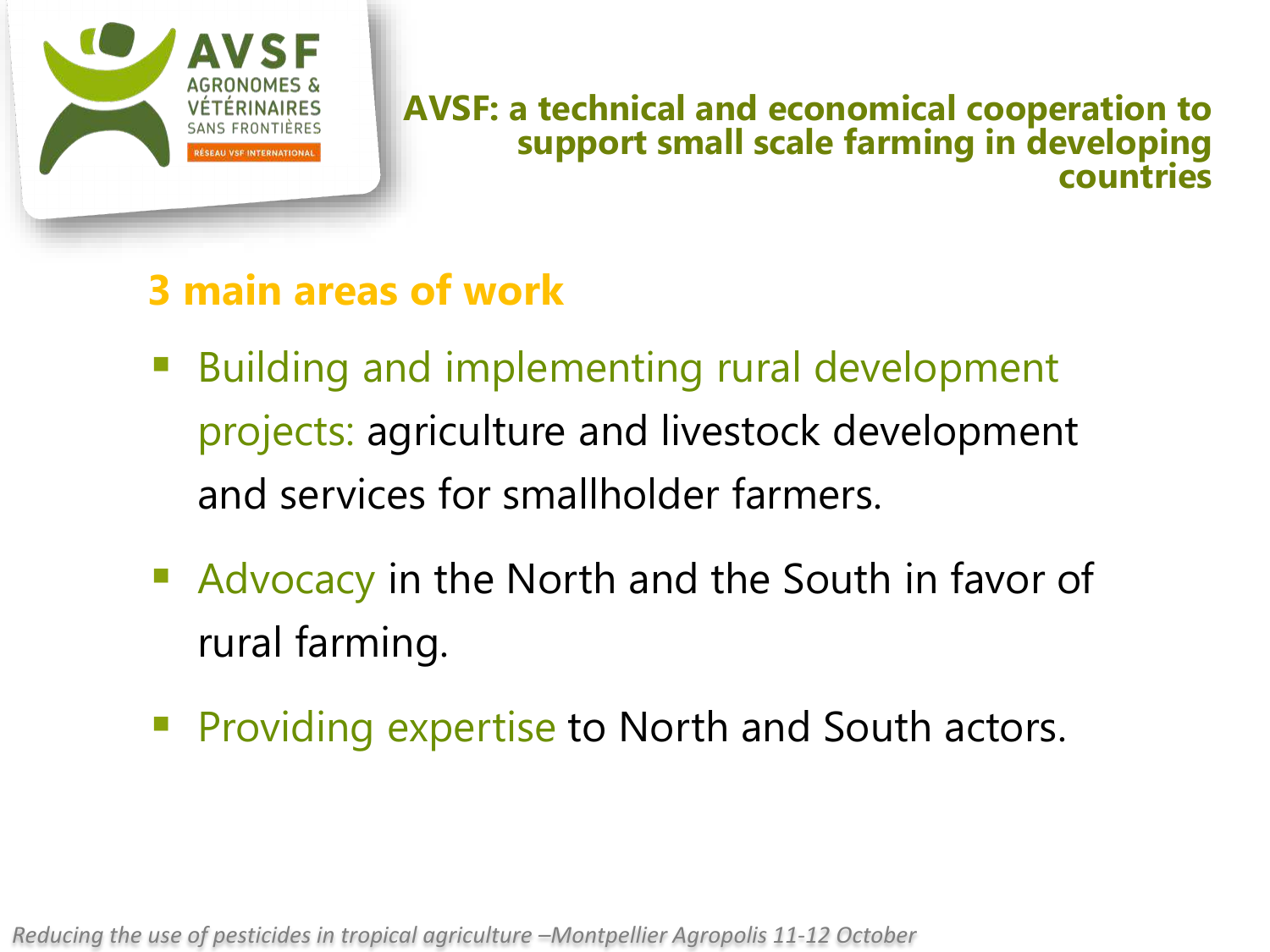

## **Key facts and figures about AVSF**

- $\triangleright$  AVSF in key figures (2020) :
	- 20 countries of cooperation in Africa, Latin America and Asia;
	- 59 ongoing projects, supporting more than 700 000 beneficiaries;
	- 280 staffs, of whom 85% are local professionals:
	- A budget of 16,9 M€ in 20J20, of which 86% was directly used for projects.
- $\triangleright$  AVSF is a founding member of several professional platforms:
	- Technical WG in Agro-ecological Transitions ([GTAE\)](https://www.avsf.org/fr/posts/2227/full), with Agrisud, Gret & Cari.
	- A French consultancy cooperative firm (TERO)
	- **[Fair Trade France](https://www.commercequitable.org/), [Ethiquable](https://www.ethiquable.coop/) and [SPP Global;](https://spp.coop/the-spp/what-is-spp-global/?lang=en)**
	- **VSF International**, a network of 12 professional veterinary NGOs;





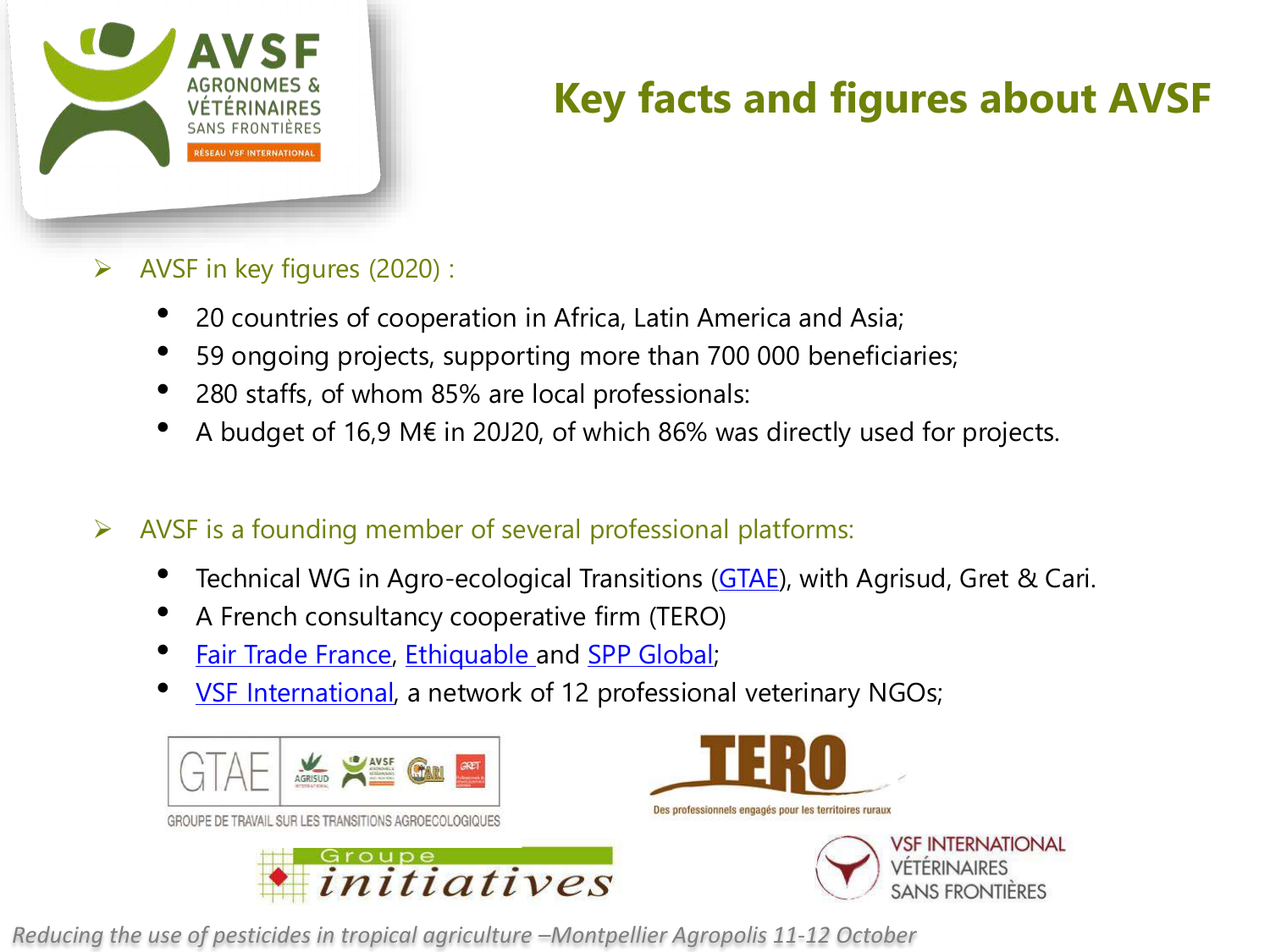

#### LES PAYS DE COOPÉRATION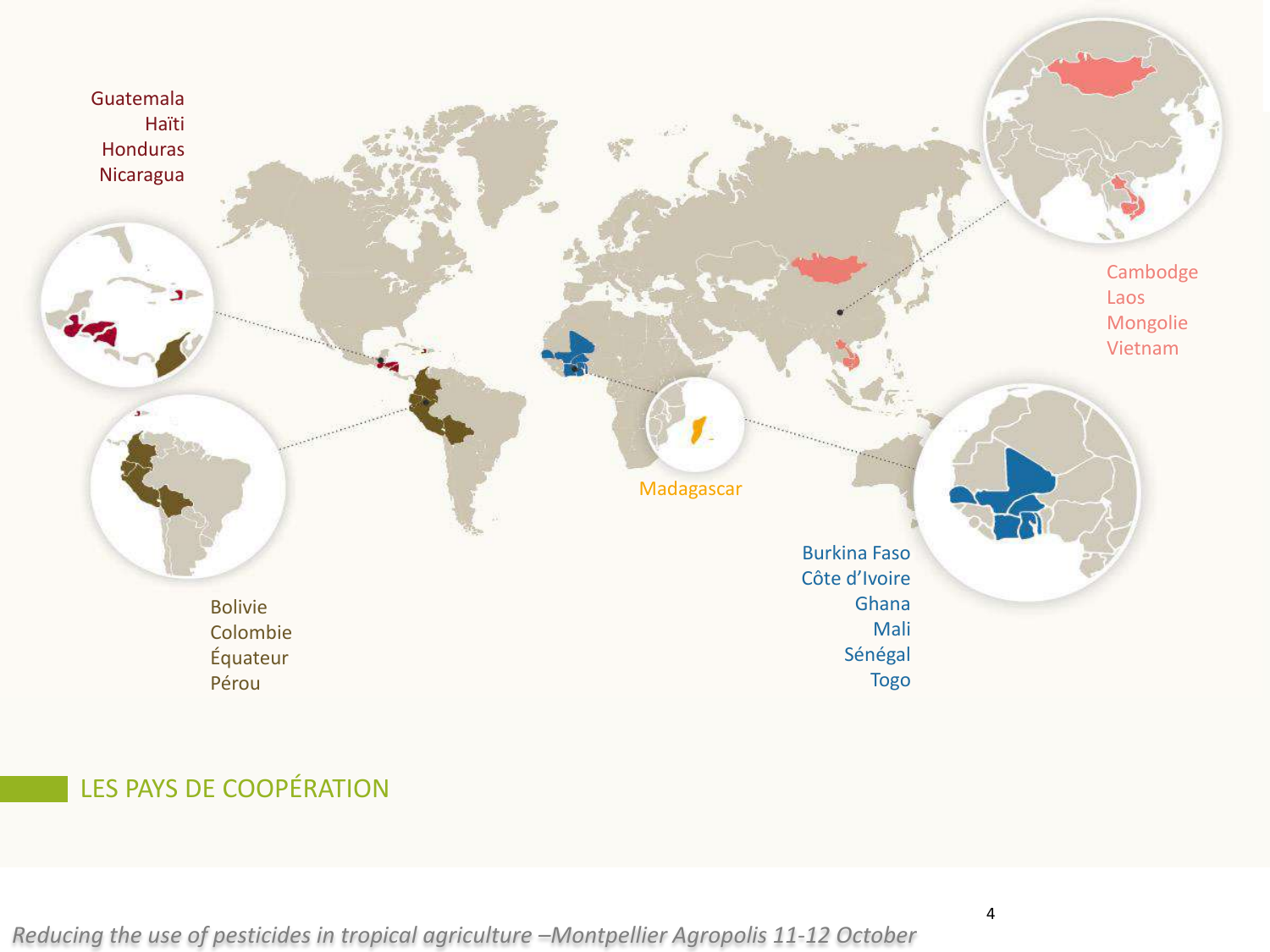

**Collaborative Farmers Field School for the co-design of innovative systems**

**Implementa tion of group test plots** 



**Agroecological references locally adapted**

**Combine agronomic knowledge and farmers' knowhow**

#### **Some results in West african coton zone (coton and horticultural crops):**

- Combination of biopesticide and organic manure  $\rightarrow$  24% less inputs costs and similar cotton yields
- Collective production groups of biopesticides (N.Togo)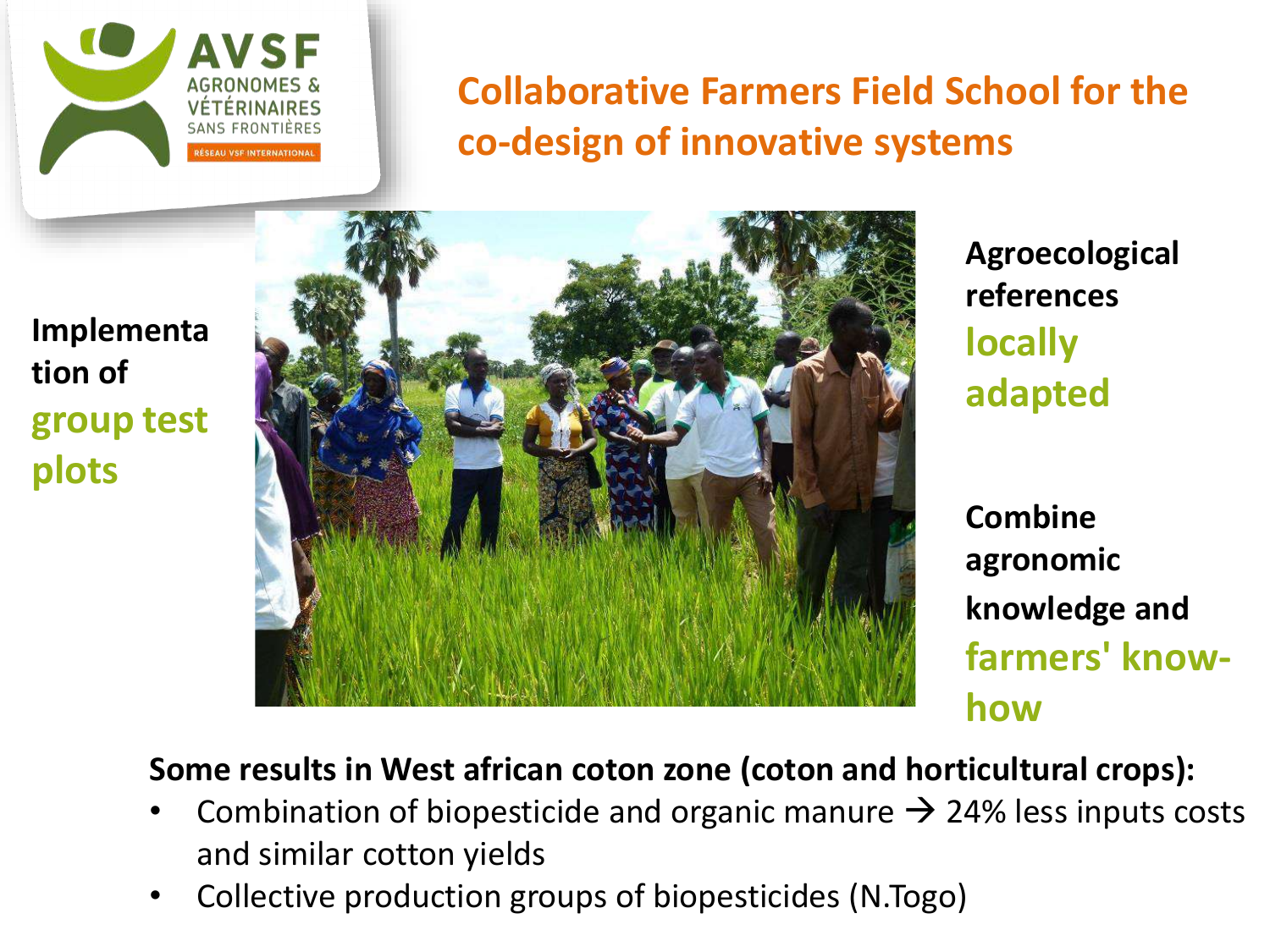

**Co-design of innovative systems Use of local farmers' know-how Case of cotton production in Mali (Kita** 

**Plots managed by farmers compare d to test plots** 

**Collection of knowledge regarding use of plants / Sharing of some « recipes » of biopesticides**

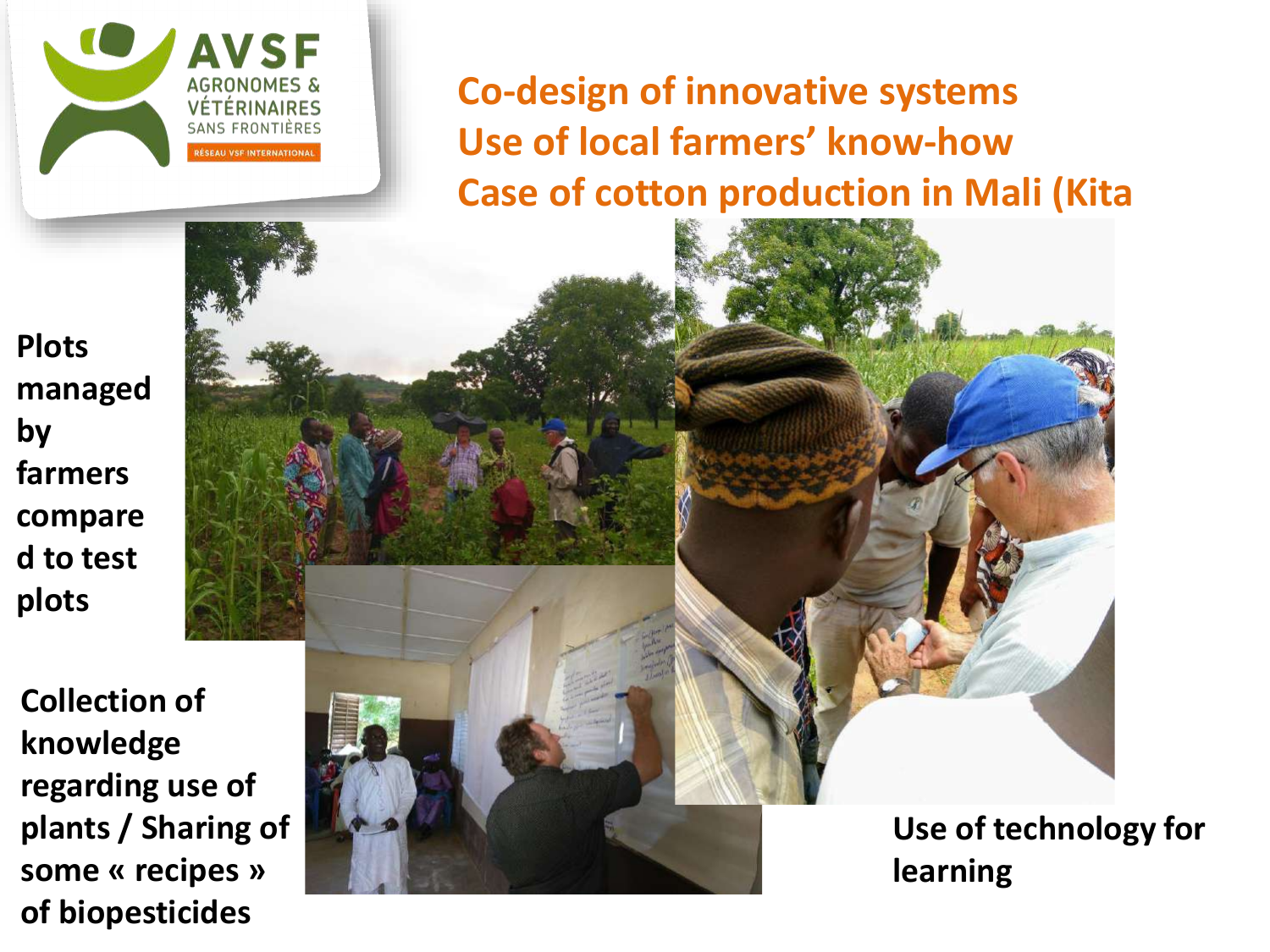



#### L'AGROÉCOLOGIE **POUR SORTIR DES PESTICIDES**

Réduire l'utilisation et les risques des pesticides et produits vétérinaires par des pratiques alternatives viables

# **Accompaniement : a key role for agricultural changes Training guide**

- The result of two years of collaborating work, mainly agronomists and veterinarians with several usefull profreadings and contributions :
	- Michel Havard et José Martin, agronomist from CIRAD, François-Régis Goebel, entomologist from CIRAD, Pierre Silvie, entomologist from IRD
- Now, it's time for dissemination to the field :
	- Mali, (with Thierry Brévault, entomologist) Republic of Cote d'Ivoire (with Régis Babin, entomologist from Cirad)

To find and use the guide :

https://www.avsf.org/fr/posts/2518/full/guide-lagroecologie-pour-sortir-des-pesticides

opensource and collaborative writing : send you contributions and questions to [alterpesticides@avsf.org](mailto:alterpesticides@avsf.org)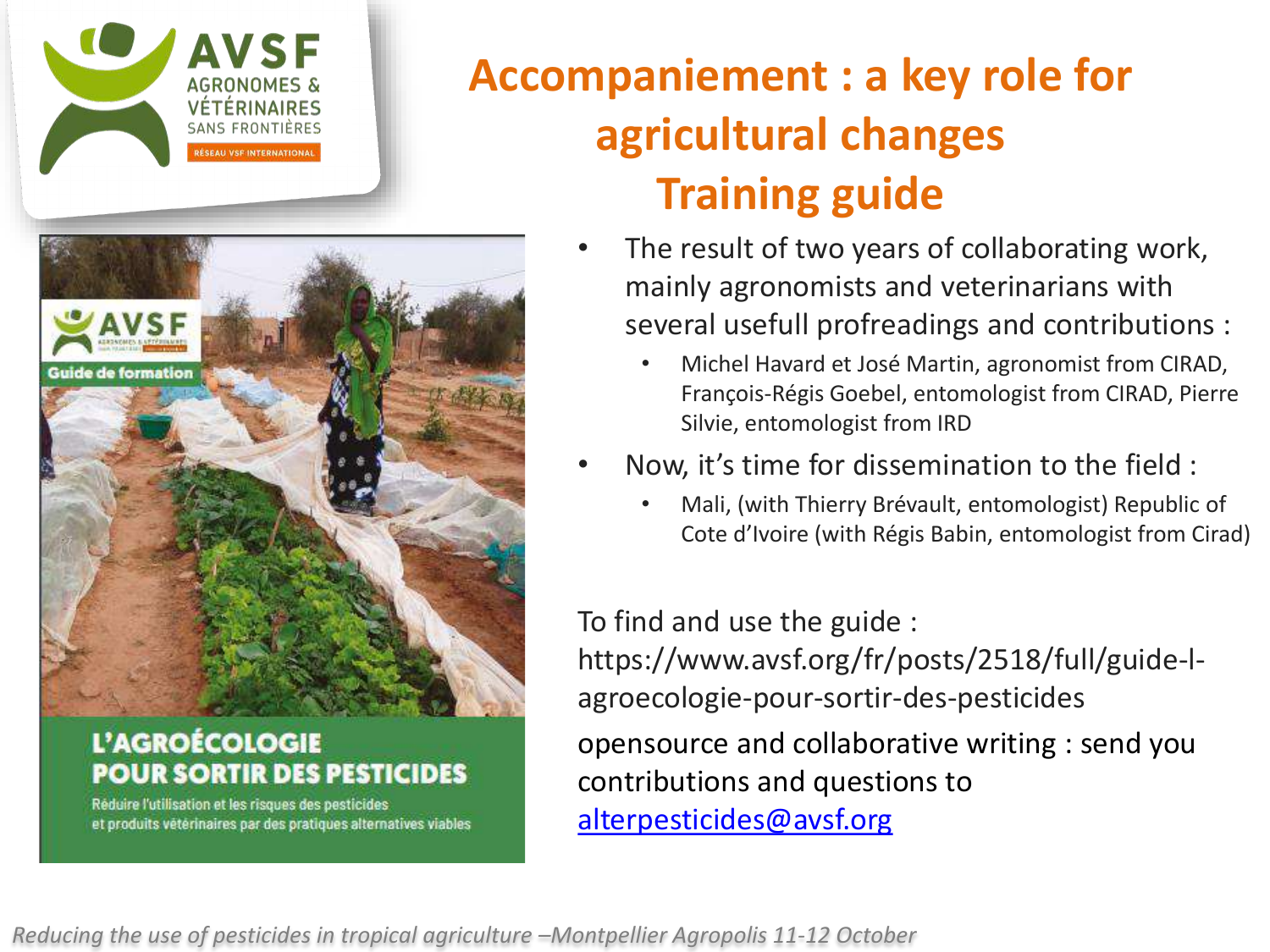

### **Need of sensitization for farmers and decision maker**



FAO stat 2018, pesticide imports in Africa



Milk storage, herbicide and engine oil tanks (Mali)